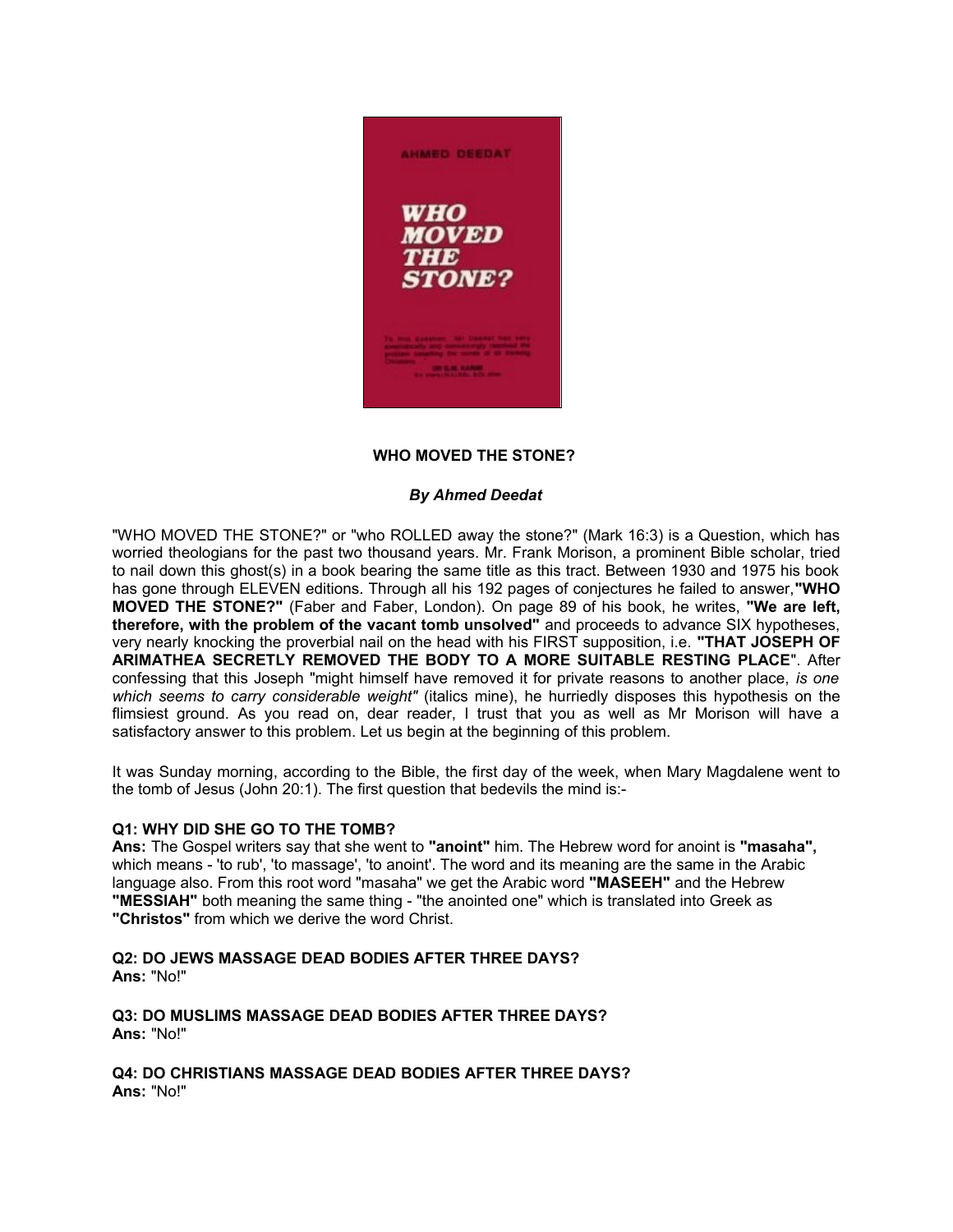It is common knowledge that within three hours after death, **rigor mortis** sets in - the breaking up of the body cells - the hardening of the body. In three days the corpse starts rotting from within. If we massage such a rotting body, it will fall to pieces.

## **Q5: DOES IT MAKE SENSE THAT MARY MAGDALENE WANTS TO MASSAGE A ROTTING DEAD BODY AFTER THREE DAYS?**

**Ans:** It makes no sense, unless we confess that she was looking for a L-I·V·E Jesus, not a dead one. You will recognise this fact for yourself on analysing her reactions towards Jesus when she eventually saw through his disguise. You see, she had seen signs of life in that limp body when it was taken down from the cross. She was about the only woman beside Joseph of Arimathea and Nicodemus who had given the final (?) rites to the body of Jesus. This man NICODEMUS, somehow, has been deliberately blotted out by the synoptists. The Gospel writers of Matthew, Mark and Luke are totally ignorant of this devoted and self-sacrificing disciple of Jesus. His name is NOT even mentioned in the first three Gospels in ANY context. **"it is difficult to avoid concluding that the omission in the synoptic tradition of the mysterious disciple was intentional",** says Dr Hugh J Schonfield, one of the world's leading Biblical scholars.

When Mary of **Magdala** reached the tomb, she found that the stone had already been rolled away, and the winding sheets bundled on the ledge within the sepulcher. The question now arises:

## **Q6: WHY WAS THE STONE REMOVED, AND WHY WERE THE WINDING SHEETS FOUND UNWOUND?**

**Ans:** Because it would be impossible for any tangible material body to come out with the stone blocking the opening, and the same physical body could not walk out with the winding sheets encasing the body. For a resurrected body, it would have been unnecessary to remove the stone or to unwind the winding sheets. Probably having the resurrected, immortalized body, or the spirit of man in mind, a poet said: "STONE WALLS DO NOT A PRISON MAKE, NOR IRON BARS A CAGE".

While the poor, dejected Mary was investigating the sepulcher, Jesus was watching her from the vicinity. Not from heaven, but from **terra firma,** from mother earth. We must remember that this tomb was a privately owned property belonging to his "secret disciple" Joseph of Arimathea - who was a very rich, influential Jew, and one who could afford to have carved a big roomy chamber, out of a rock which according to Jim Bishop (a Christian scholar of note) was 5 feet wide by 7 feet high by 15 feet deep with a ledge or ledges inside. Around this tomb was this "secret disciple's" own vegetable garden. It is hardly expected of any Jew or Gentile to grow vegetables 5 miles out of town for other peoples' sheep and goats to graze upon! Surely, this husbandman must have provided his labourers with the gardeners' quarters to protect his own interests, and perhaps he also had his 'country home' around the place where he could relax with his family during the weekends.

Jesus was watching his lady disciple out of whom he had cast out seven devils. He comes up to her. He finds her crying. He questions her, **"Woman, why weepest thou? Whom seekest thou?"** (John 20:15).

**Q7: DOESN'T HE KNOW? WHY DOES HE ASK SUCH A SEEMINGLY SILLY QUESTION? Ans:** He knew why she was crying, and he knew who she was looking for and he was not asking any silly questions. Actually, he was pulling her leg, figuratively of course! He knew that she was looking for him in the tomb, and not finding him there, was crying in her disappointment. He also knew that she would not be able to see through his disguise. Though he had been through an ordeal, he still had that sense of humour to ask her, "Woman, why weepest thou? Whom seekest thou? humour to ask her, **"Woman, why weepest thou? Whom seekest thou?** "SHE SUPPOSING HIM TO BE THE GARDENER, SAITH UNTO HIM" (John 20:15).

## **08: WHY DID SHE THINK THAT HE (JESUS) WAS A GARDENER? DO RESURRECTED BODIES LOOK LIKE GARDENERS?**

**Ans:** Can you imagine the scene on the RESURRECTION DAY, that you, dear reader, will be made to look like a **"gardener"** and your father-in-law will also be transformed into a **"gardener"** and your son-inlaw will also be made to look like a **"gardener"** and your beloved wife will be left in confusion to find her husband! Does this make sense? No! The resurrected body will be you, yourself! Everyone will readily recognize you. It will be the REAL you and not your camouflage. Never mind at what age or under what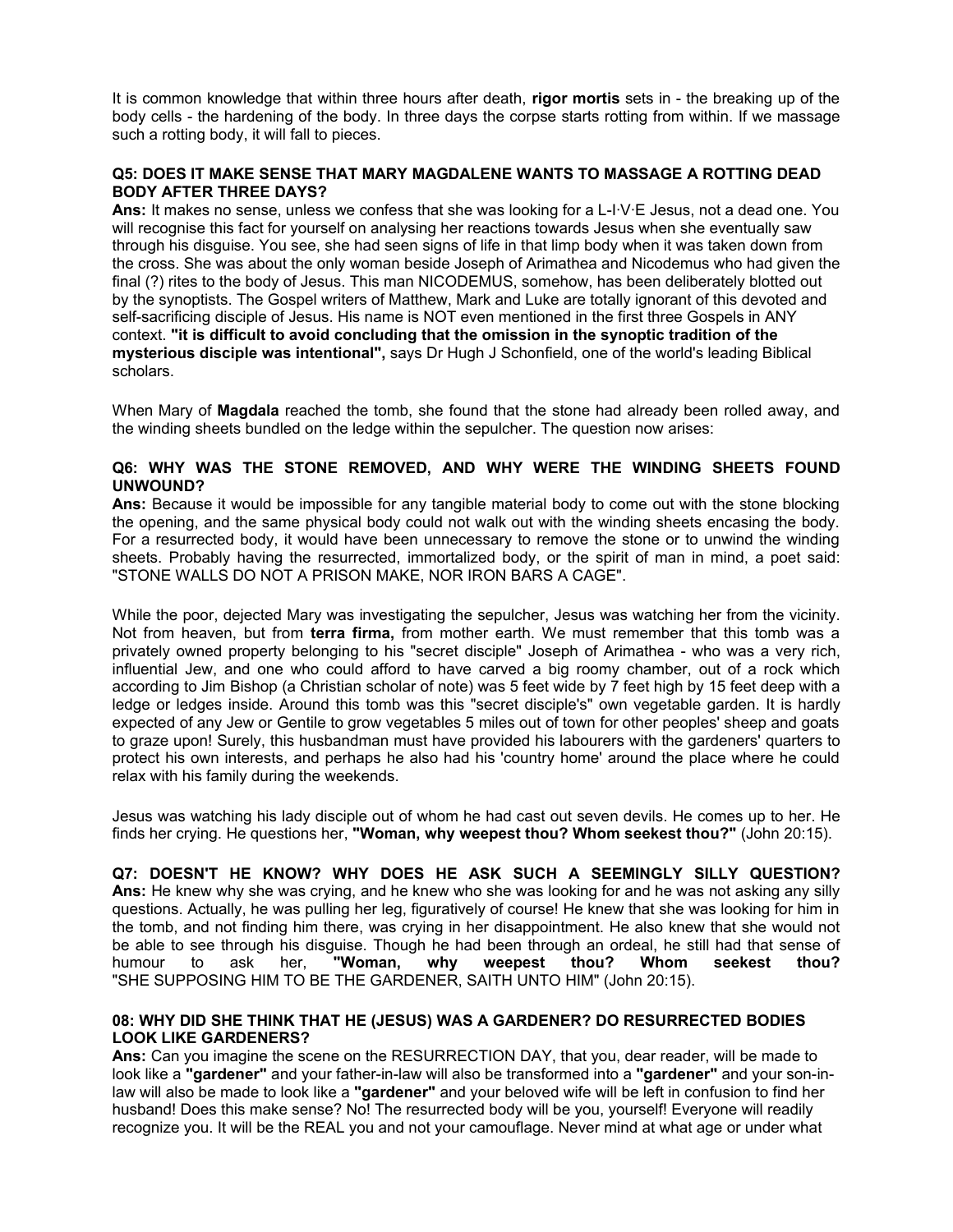condition one dies, everyone will know one another. Then why did Mary think that Jesus was a **"gardener"? Ans:** Because Jesus was **DISGUISED** as a gardener.

# **Q9: WHY WAS HE DISGUISED AS A GARDENER?**

**Ans:** Because he was **AFRAID** of the Jews.

## **Q10: WHY WAS HE AFRAID OF THE JEWS?**

**Ans:** Because he had not **DIED** and was not RESURRECTED. If he had DIED and if he was RESURRECTED he would not have any reason to be **AFRAID.** Why? Because the resurrected body can't **DIE** twice. Who says so? The Bible says so: ".... **it is ordained unto all men ONCE to die, and after that the judgment."** (Hebrew 9:27). The idea that the resurrected person cannot die TWICE is further supported by what Jesus Christ had most authoritatively pronounced regarding the resurrection.

The learned men of the Jews came to Jesus with a poser, a riddle. They said that there was a woman who had seven husbands in turn. **"in the resurrection therefore whose wife shall she be of the seven? For they all had her."** (Matthew 22:28). Jesus could have brushed off the Jews with some curt retort because here was another of their tricks to catch him out. Instead, he has enshrined for us the dearest statement in the Bible regarding the resurrected soul. He said, **"Neither shall they die any** more, for they are equal unto the angels, and the children of God, for such are the children of the **resurrection"** (Luke 20:36).

**"NEITHER SHALL THEY DIE ANYMORE" -** that they will be immortalised. They will not be subjected to death a SECOND time. No more hunger and thirst. No more fatigue or physical dangers. Because the resurrected body will be 'angelised' - spiritualised - they will become like spirit creatures, they will become SPIRITS.

Mary Magdalene was not looking for a spirit. She, taking the disguised Jesus to be a gardener, says, **"Sir, if you have taken HIM hence, tell me where have you LAID him..."** (John 20:15). Note, she is searching for HIM and not IT - a dead body. Further, she wants to know as to where they had LAID him, not as to where they had BURIED him? So that, **"I might take HIM away."** (John 20:15).

## **Q11: WHAT DOES SHE WANT TO DO WITH A DECOMPOSING CORPSE?**

**Ans:** She wants to put it under her bed? Absurd! She wants to embalm him? Nonsense! She wants to bury him? If so, who dug the grave? No! No! **'she wants to take him away'.**

# **Q12: HOW CAN SHE ALONE CARRY A DEAD BODY?**

**Ans:** She is not thinking of a dead, rotting corpse. She is looking for the L-I-V-E Jesus. She is not a "super-woman" of the American comics, who could with ease carry a corpse of at least a hundred and sixty pounds, wrapped with another **'hundred pounds weight of aloes and myrrh'** (John 19:39) making a neat bundle of 260 pounds. This frail Jewess was not expected to carry this decaying parcel like a bundle of straws. Even if she could carry it, how was she to bury it ALONE? She might have had to dump it in some hole like a heap of rubbish. But dumping and burying are poles apart.

She was looking for a Jesus who was very much alive, a Jesus she could hold by the hand and take him home for rest, relaxation and recuperation, **"so that, I might take him away".**

The joke that Jesus was playing on this woman had gone too far. During the whole course of the dialogue between Mary and Jesus, she did not suspect in the least that she was actually talking to her Master. She had failed to see through the gardener's DISGUISE. Jesus must have been laughing under his breath. He could suppress it no longer. **"M·A·R·Y!"** he uttered. Only one word, but it was enough. This one word **"Mary!"** did, all that the exchange of words failed to do. It enabled Mary to recognise Jesus. Everyone has his own unique and peculiar way of calling his or her near one or dear one. It was not the mere sound of the name, but the way he must have deliberately intoned it that made Mary to respond - "Master!, Master!" She lunged forward to grab her spiritual master, to pay her respects and to give reverence.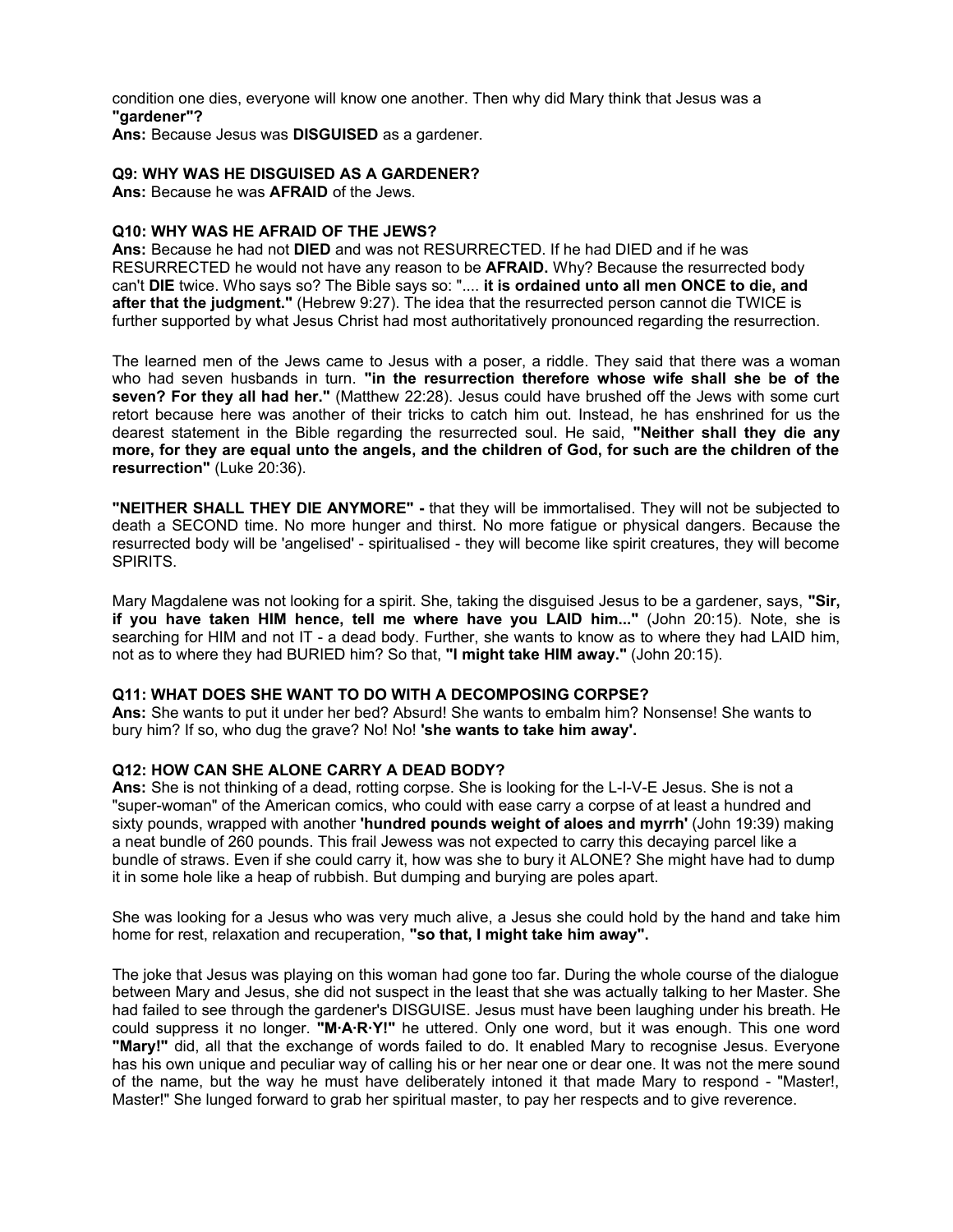The Muslims, when they meet their learned men, or respected elders or saintly people, hold such person's right hand in the palm of their own hands and fondly kiss the back of the respected one's hand. The Frenchman kisses the cheeks to show respect and the Arab kisses the neck. Mary the Jewess would have done what any Muslim might have done under similar circumstances.

When Mary makes the effort, Jesus shies back a step or two, saying, **"TOUCH me not,"** (John 20:17).

## **Q13: I SAY** - **WHY NOT?**

Is he a current of electricity or a dynamo, that if she touches him, she will get electrocuted? **Ans:** No! Don't touch me, because it will hurt. Though he had given no indication of any physical pain or injury he might have suffered, it would be excruciatingly painful if he now allowed her to touch him with love and affection. Can another reason be advanced for this **"Touch me not"?** Jesus continues, **"For I am not yet ASCENDED unto my Father;"** (John 20:17).

## **Q14: IS SHE BLIND?**

Could she not see that the man she was talking to all the time was standing before her? Does it make any sense when he (Jesus) says that - 'HE IS NOT GONE UP', when he is DOWN right here. **Ans:** What Jesus is telling Mary in so many different words is that 'HE IS NOT RESURRECTED FROM THE DEAD', for in the colloquial language and idiom of the Jew, the expression, **"For I am not yet ASCENDED unto my Father"** means **- "I AM NOT DEAD YET'.**

It is a sad fact of history that though the Christian Bible is an Eastern Book, full of eastern metaphors and similes, like - **"Let the dead bury their dead"** (Matthew 8:22) or **"Seeing they see not and hearing they hear not"** (Matthew 13:13), all the commentators of the Bible have come from the West. The Western World is made to see a Jewish Book, written by the Jews for a Jewish audience, through Greek and Western glasses. An Eastern book ought to be read as an Easterner would read and understand it. All the problems would then be solved.

The difficulty lies not only in apprehending the correct meaning of the Jewish expressions, but Christendom is so programmed that Christians of every race and language group are made to understand the passages differently or opposite to their literal connotations. I will give examples of this anomaly in Lesson No. 3 under the heading **"RESURRECTION OR RESUSCITATION?"** In that booklet, I will also endeavor to answer the problem as to why one woman - Mary Magdalene - was not AFRAID when she recognised the DISGUISED Jesus yet ten brave men (the Disciples of Jesus) were PETRIFIED on recognising their Master in that 'upper-room', after his alleged passion.

## **SIMPLE ANSWER**

As to the original question of this pamphlet - **"WHO MOVED THE STONE?"** the answer is so simple and so natural that one is at a loss to understand how this problem has eluded Christian scholars of the highest eminence.

The answer to the question, "WHO ROLLED THE STONE INTO PLACE?" is the answer to the title of this tract. "....and **HE** (Joseph of Arimathea) **rolled a stone against the door of the tomb"** (Mark 15:46). St. Mark is here supported word by word by St. Matthew who in Chapter 27 and verses 60 states that "....**HE** (Joseph of Arimathea) **rolled a great stone to the door of the tomb and departed".** If this ONE man alone could move the stone into place as witnessed by Matthew and Mark, then let me be more generous in adding the name of the other faithful 'secret disciple' - NICODEMUS. It was JOSEPH OF ARIMATHEA and NICODEMUS, the two stalwarts who did not leave the Master in the lurch when he was most in need. These two had given to Jesus a Jewish burial (?) bath, and wound the sheets with the **"aloes and myrrh",** and temporarily moved the stone into place, if at all; they were the same two real friends who REMOVED THE STONE, and took their shocked Master soon after dark, that same Friday night to a more congenial place in the immediate vicinity for treatment. Reasoning even on the Biblical narration, Jesus was A-L-I-V-E! He had escaped death by the skin of his teeth, as he himself had fortold. Write for your FREE copy of "WHAT WAS THE SIGN OF JONAH?", as well as for a detailed account of the alleged "crucifixon", under the heading, **"CRUCIFIXION or CRUCI-FICTION?"**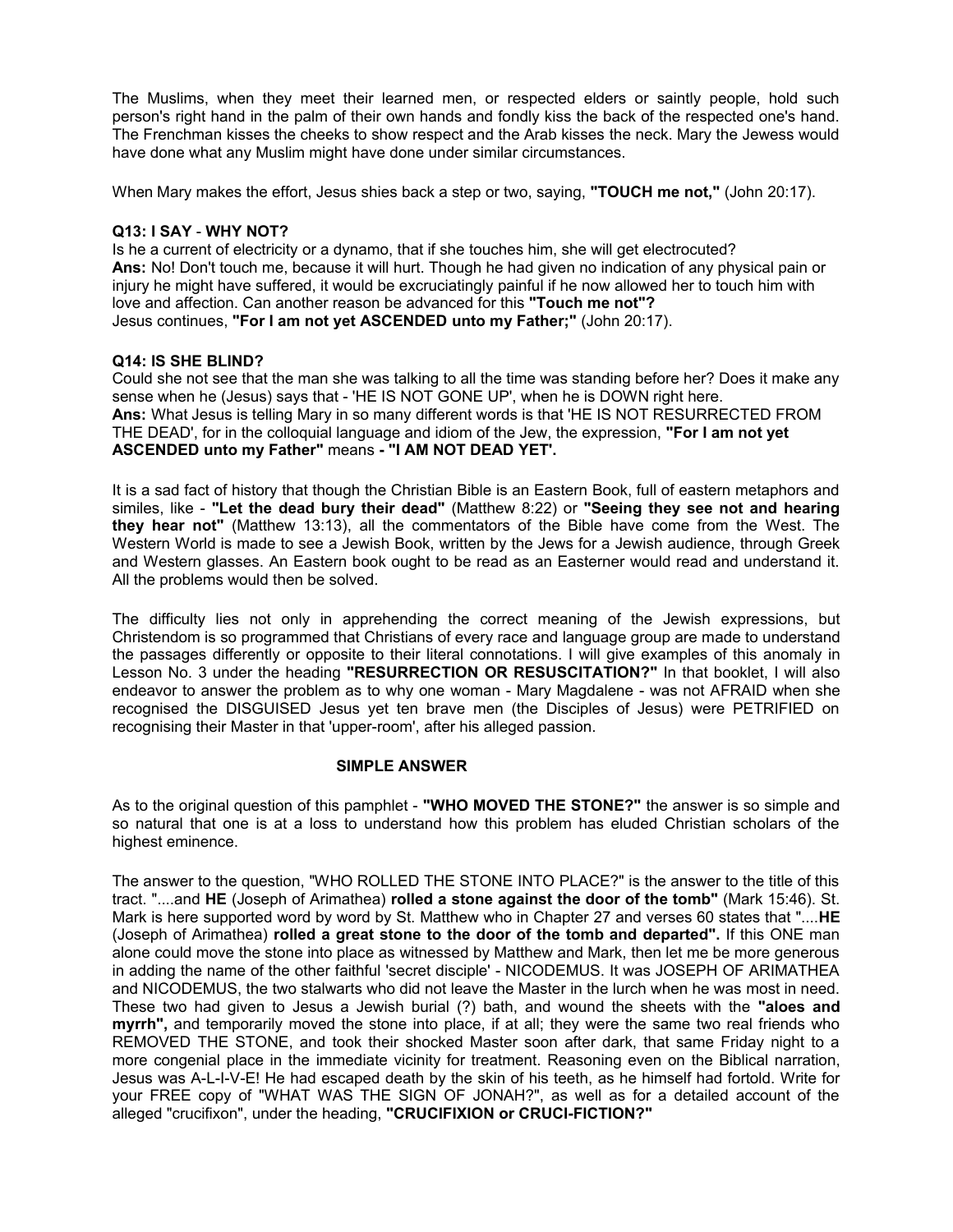Those of you who have already mastered Lesson No. 1 from the booklet **"WHAT WAS THE SIGN OF JONAH?"** will now do well to memorise the following verses for your Lesson No. 2.

**"Jesus saith unto her, Woman, why weepest thou? whom seekest thou? She, supposing him to be** the gardener, saith unto him. Sir, if thou hast taken him hence, tell me where thou hast laid him, **and I will take him away.**

**"Jesus saith unto her, Mary. She turned herself, and saith unto him. Rabboni, which is to say, Master.**

**"Jesus saith unto her, Touch me not; for I am not yet ascended to my father:...."** John 20:15-17

#### **APPENDIX**

The Muslim reader of this and other allied tracts may be tempted to ask, **"Do we Muslims need to use the Bible to get at the Truth of God?"**

The answer is an emphatic NO! The Muslim position is very clear:

1) Sin is not inherited.

2) The "Trinity" is a fabrication.

3) Jesus is not God.

4) God does not beget sons or daughters.

5) Christ was neither killed nor crucified.

These doctrines are expounded in the most unambiguous terms in the Holy Qur'an. Why, then, must the Muslim adduce the Christian Scriptures to prove his point of view? This is because we are dealing with a mind which has been programmed from childhood to accept dogmas without reasoning. Today, the Christian is groping for the Truth. He is asking questions which he did not dare to ask a few centuries ago.

Questions like:-

a) IS JESUS GOD? b) WHAT WAS THE SIGN OF JONAH? c) IS THE BIBLE GOD'S WORD? d) WHO MOVED THE STONE? e) WAS JESUS CHRIST AN IMPOSTER? (A Christian Magazine "Plain Truth" - April '77), etc

It is the duty of the Muslim to help his Christian brethren, **"The Ahle-Kitab",** i.e. "THE PEOPLE OF THE BOOK" - as they are respectfully addressed in the pages of the Holy Qur'ân, in freeing them from the shackles that bind their thinking for the past two thousand years. It instructs us:

> **Ye are the best Of Peoples, evolved For mankind, Enjoining what is right, Forbidding what is wrong,**

**And believing in God,**